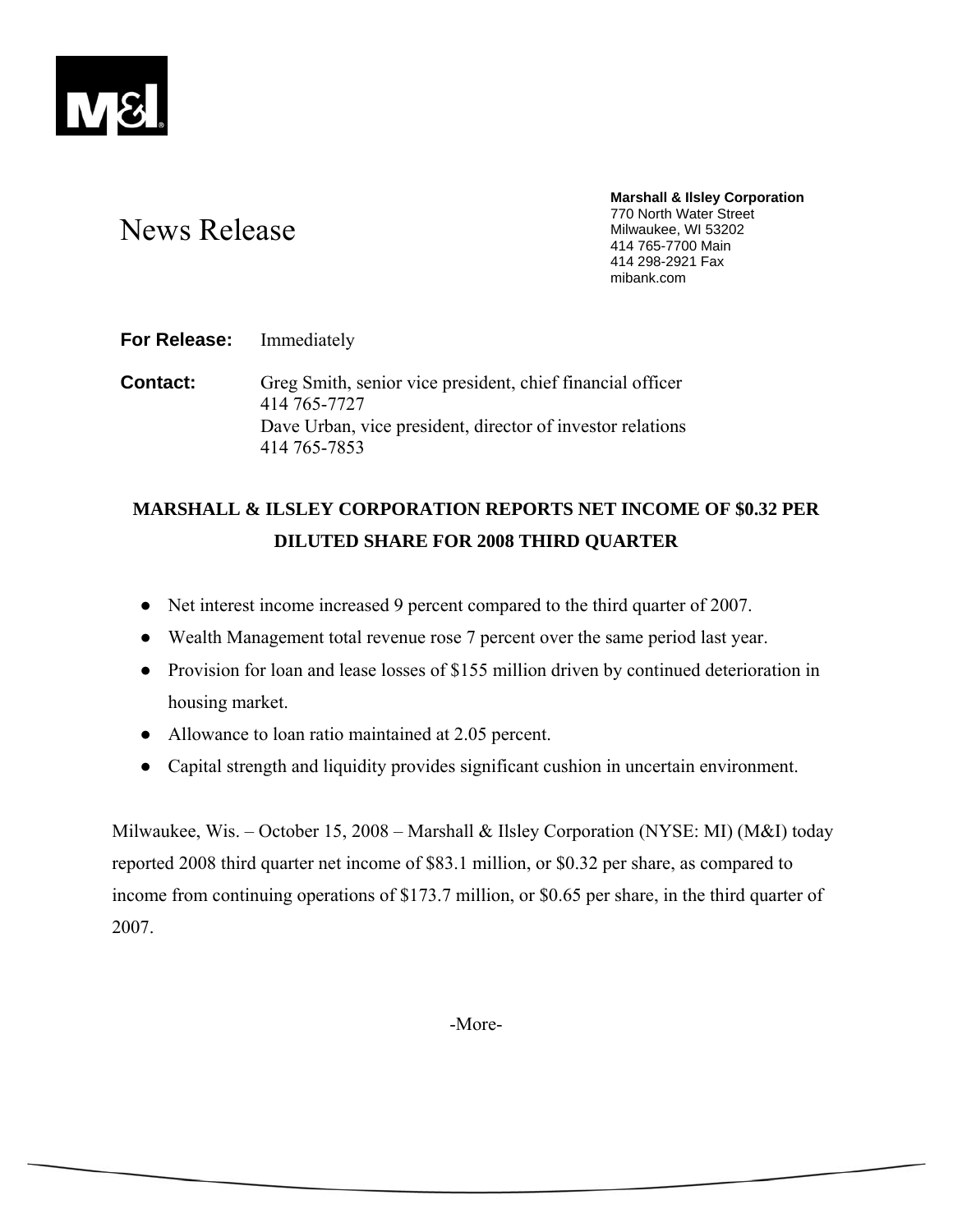## $M&I$  – add one

During the third quarter of 2008, the Corporation experienced continued stress on its construction and development portfolio due to the ongoing deterioration in the housing market.

- Provision for loan and lease losses totaled \$155 million, exceeding net charge-offs of \$152 million.
- Allowance to loan ratio was maintained at 2.05 percent—up 104 basis points versus the third quarter of 2007.

## **2008 Third Quarter Key Performance Highlights**

- On an acquisition-adjusted basis, average loans and leases increased 10 percent over the third quarter of 2007.
- Net interest margin fell 8 basis points on a linked quarter basis and was down 1 basis point from the third quarter of 2007.
- Net interest income increased 9 percent compared to the same period last year.
- Wealth Management total revenue increased 7 percent over the third quarter of 2007.
- Adjusted efficiency ratio was 52.0 percent, up 0.7 percentage points on a linked quarter basis.
- Tangible common equity ratio was 7.0 percent at September 30, 2008—up 60 basis points from September 30, 2007.

## **Loan and Core Deposit Growth**

On an acquisition-adjusted basis, M&I's average loans and leases totaled \$50.0 billion for the third quarter of 2008, reflecting an increase of \$4.4 billion or 10 percent compared to the third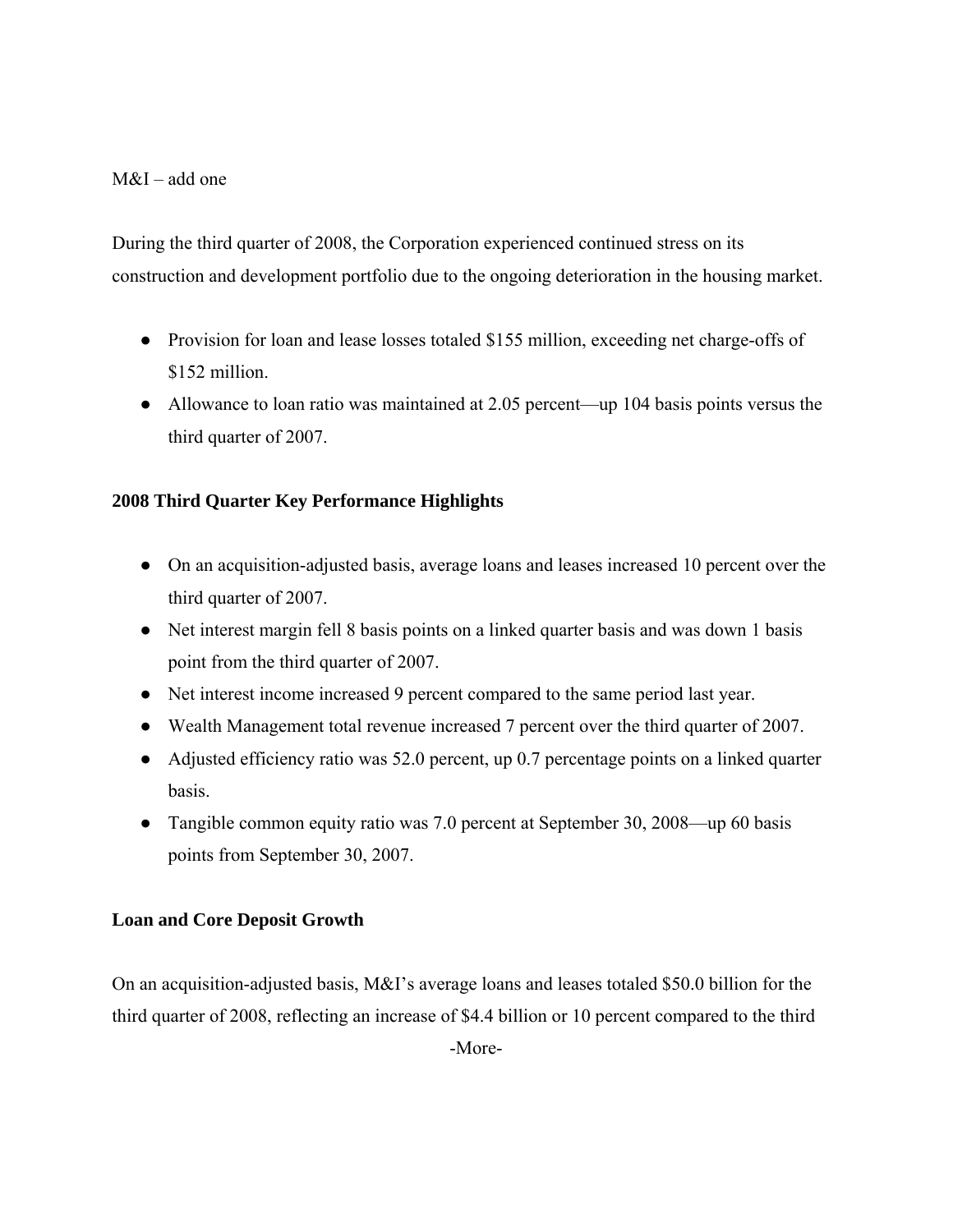### M&I – add two

quarter of 2007. The Corporation's average bank-issued deposits totaled \$29.1 billion for the third quarter of 2008, decreasing \$0.6 billion or 2 percent on an acquisition-adjusted basis, versus the same period last year. M&I's demand deposits totaled \$5.9 billion for the third quarter of 2008, increasing \$173 million or 3 percent compared to the third quarter of 2007.

#### **Net Interest Income**

The Corporation's net interest income (FTE) rose \$37.3 million to \$447.5 million in the third quarter of 2008—up 9 percent compared to the third quarter of 2007. The net interest margin was 3.06 percent, down 8 basis points on a linked quarter basis, and 1 basis point from the same period last year.

#### **Asset Quality**

M&I's construction and development portfolio continued to experience deterioration in the estimated collateral values and repayment abilities of some of the Corporation's customers, particularly among small and mid-sized local developers. M&I's provision for loan and lease losses was \$155.0 million in the third quarter of 2008. Net charge-offs for the period were \$152.3 million, or 1.21 percent of total average loans and leases. At September 30, 2008 and 2007, the allowance for loan and lease losses was 2.05 percent and 1.01 percent, respectively, of total loans and leases. Non-performing loans and leases were 2.70 percent of total loans and leases at September 30, 2008, compared to 1.01 percent at September 30, 2007.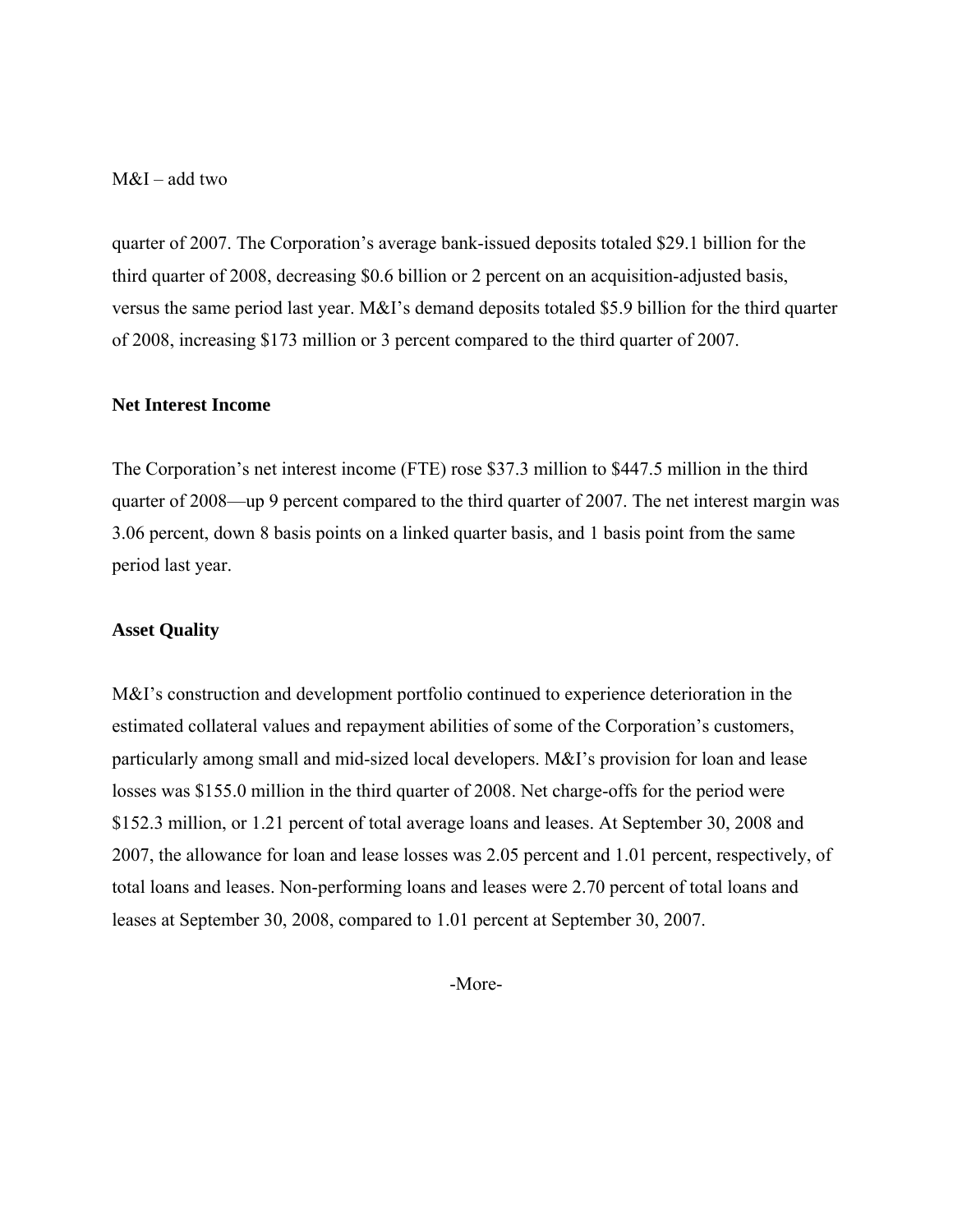M&I – add three

#### **Wealth Management Revenue**

Wealth Management total revenue was \$71.3 million for the current quarter, an increase of \$4.8 million or 7 percent over the third quarter of 2007. Assets Under Management finished the quarter at \$24.4 billion and Assets Under Administration ended at \$101 billion.

#### **Other Non-Interest Income**

M&I's service charges on deposits were \$36.7 million for the third quarter of 2008, an increase of \$5.8 million or 19 percent from the same period last year.

#### **Non-Interest Expense**

The Corporation's non-interest expense was \$360.0 million for the third quarter of 2008, a decrease of \$20.4 million on a linked quarter basis. After adjusting for approximately \$15 million of losses related to financial market disruption, M&I's efficiency ratio was 54.6 percent. Further adjusting for credit-related expenses that include other real estate owned, the Corporation's efficiency ratio was 52.0 percent—up 0.7 percentage points on a linked quarter basis.

#### **Year-to-Date Results**

M&I reported a net loss of \$164.4 million, or \$0.63 per share, as compared to income from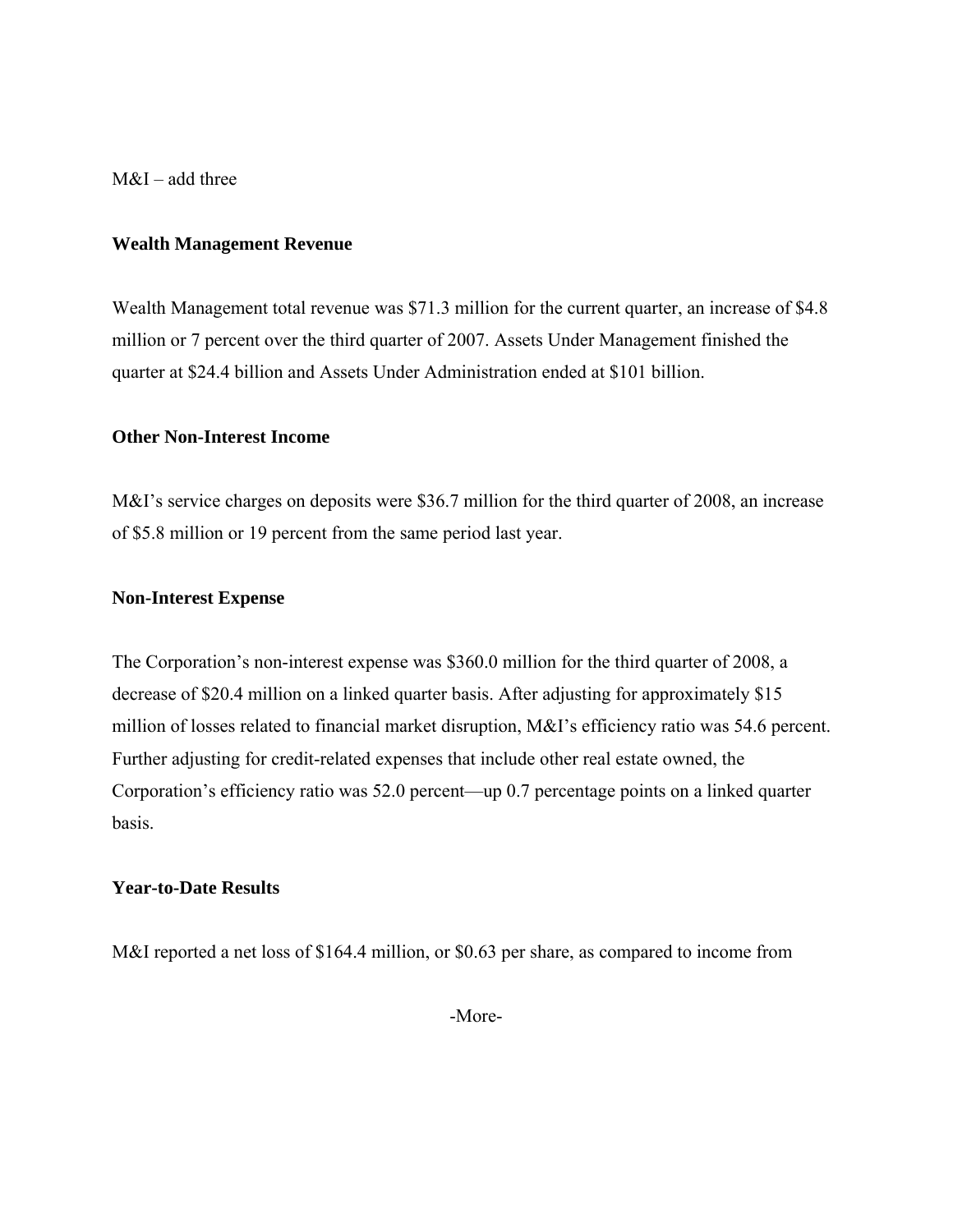### M&I – add four

continuing operations of \$521.4 million, or \$1.97 per share, for the nine months ended September 30, 2008 and 2007, respectively.

#### **Balance Sheet and Capital Management**

The Corporation's consolidated assets and common shareholders' equity were \$63.5 billion and \$6.5 billion, respectively, at September 30, 2008, compared to \$60.8 billion and \$7.0 billion, respectively, at September 30, 2007. Tangible book value per share was \$16.71 at September 30, 2008. There were 260.0 million common shares outstanding at September 30, 2008, compared to 267.1 million outstanding at September 30, 2007. The Corporation has a Stock Repurchase Program authorization under which up to 12 million shares of the Corporation's common stock can be repurchased annually. In the third quarter of 2008, the Corporation did not repurchase any shares. M&I's tangible common equity ratio was 7.0 percent at September 30, 2008—up 60 basis points from September 30, 2007.

#### **Conference Call**

Marshall & Ilsley Corporation will hold a conference call at 11:00 a.m. Central Daylight Time Wednesday, October 15, regarding third quarter results. For those interested in listening, please call 1-888-711-1825 and ask for M&I's quarterly results release conference call. If you are unable to join us at this time, a replay of the call will be available beginning at 2:30 p.m. on October 15 and will run through 5:00 p.m. October 22, by calling 1-800-642-1687 and entering pass code 636 89 134.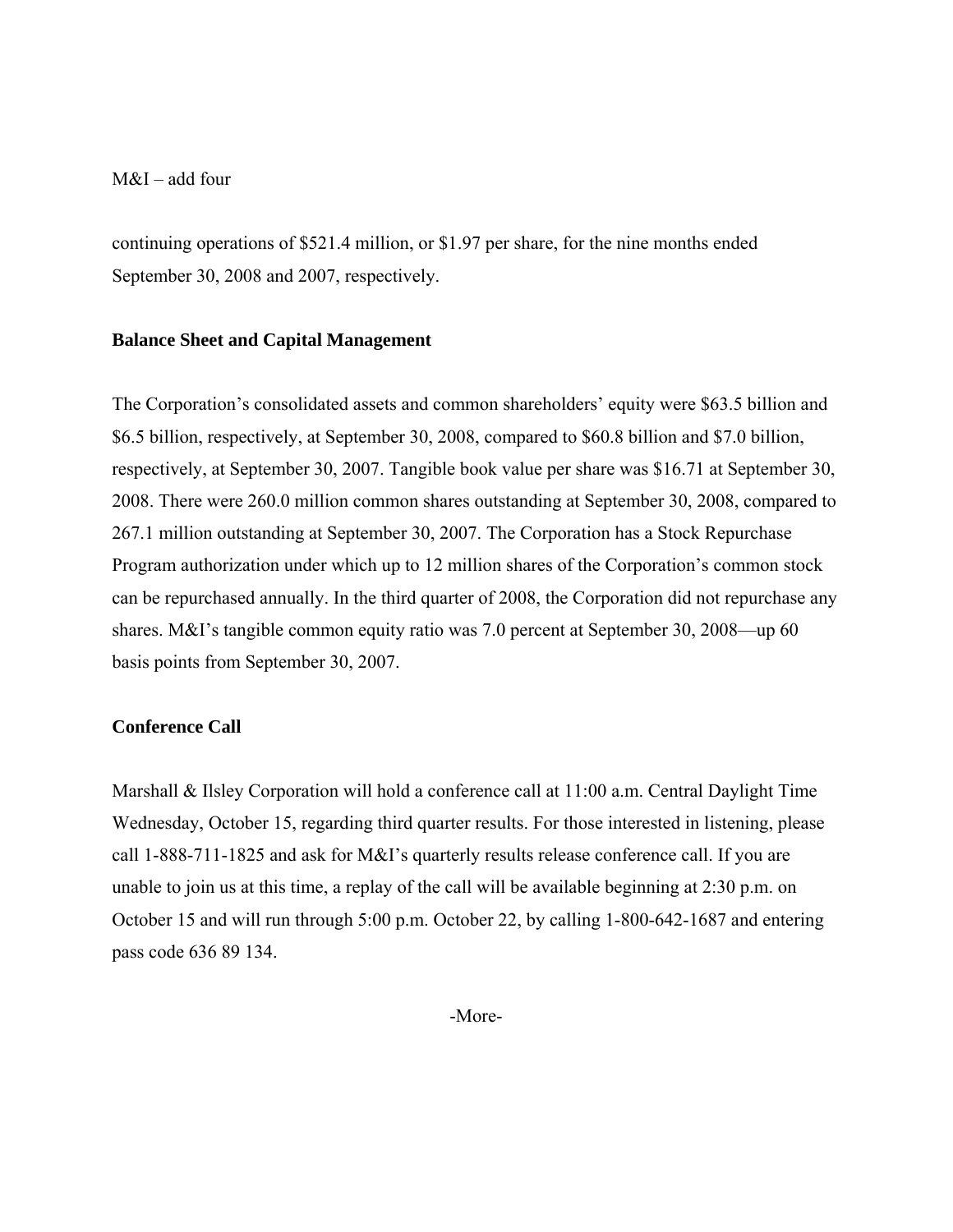### $M&I$  – add five

Supplemental financial information referenced in the conference call can be found at www.micorp.com, Investor Relations, after 8:00 a.m. on October 15.

###

#### **About Marshall & Ilsley Corporation**

Marshall & Ilsley Corporation (NYSE: MI) is a diversified financial services corporation headquartered in Milwaukee, Wis., with \$63.5 billion in assets. Founded in 1847, M&I Marshall & Ilsley Bank is the largest Wisconsin-based bank, with 193 offices throughout the state. In addition, M&I has 52 locations throughout Arizona; 32 offices in Indianapolis and nearby communities; 31 offices along Florida's west coast and in central Florida; 15 offices in Kansas City and nearby communities; 24 offices in metropolitan Minneapolis/St. Paul, and one in Duluth, Minn.; and one office in Las Vegas, Nev. M&I's Southwest Bank subsidiary has 17 offices in the greater St. Louis area. M&I also provides trust and investment management, equipment leasing, mortgage banking, asset-based lending, financial planning, investments, and insurance services from offices throughout the country and on the Internet (www.mibank.com or www.micorp.com). M&I's customer-based approach, internal growth, and strategic acquisitions have made M&I a nationally recognized leader in the financial services industry.

#### **Forward-Looking Statements**

This press release contains forward-looking statements within the meaning of the safe harbor provisions of the Private Securities Litigation Reform Act of 1995. Such forward-looking statements include, without limitation, statements regarding expected financial and operating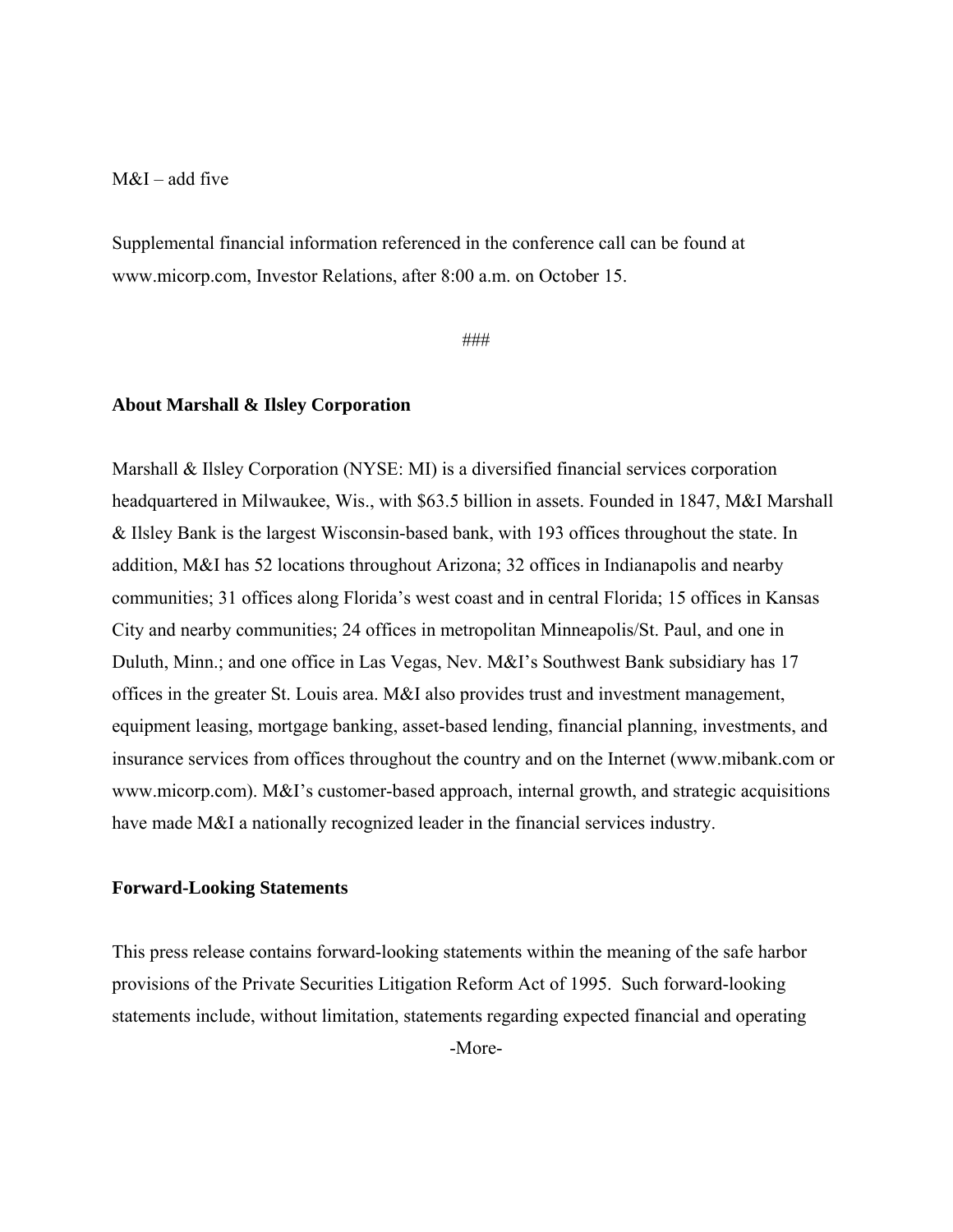### $M&I$  – add six

activities and results that are preceded by, followed by, or that include words such as "may," "expects," "anticipates," "estimates" or "believes." Such statements are subject to important factors that could cause M&I's actual results to differ materially from those anticipated by the forward-looking statements. These factors include (i) M&I's exposure to the volatile commercial and residential real estate markets, which could result in increased charge-offs and increases in M&I's allowance for loan and lease losses to compensate for potential losses in its real estate loan portfolio, (ii) adverse changes in the financial performance and/or condition of M&I's borrowers, which could impact repayment of such borrowers' outstanding loans, (iii) M&I's ability to maintain required levels of capital, (iv) fluctuation of M&I's stock price, and (v) those factors referenced in Item 1A. Risk Factors in M&I's annual report on Form 10-K for the year ended December 31, 2007 and in M&I's quarterly report on Form 10-Q for the quarter ended June 30, 2008, and as may be described from time to time in M&I's subsequent SEC filings, which factors are incorporated herein by reference. Readers are cautioned not to place undue reliance on these forward-looking statements, which reflect only M&I's belief as of the date of this press release. Except as required by federal securities law, M&I undertakes no obligation to update these forward-looking statements or reflect events or circumstances after the date of this report.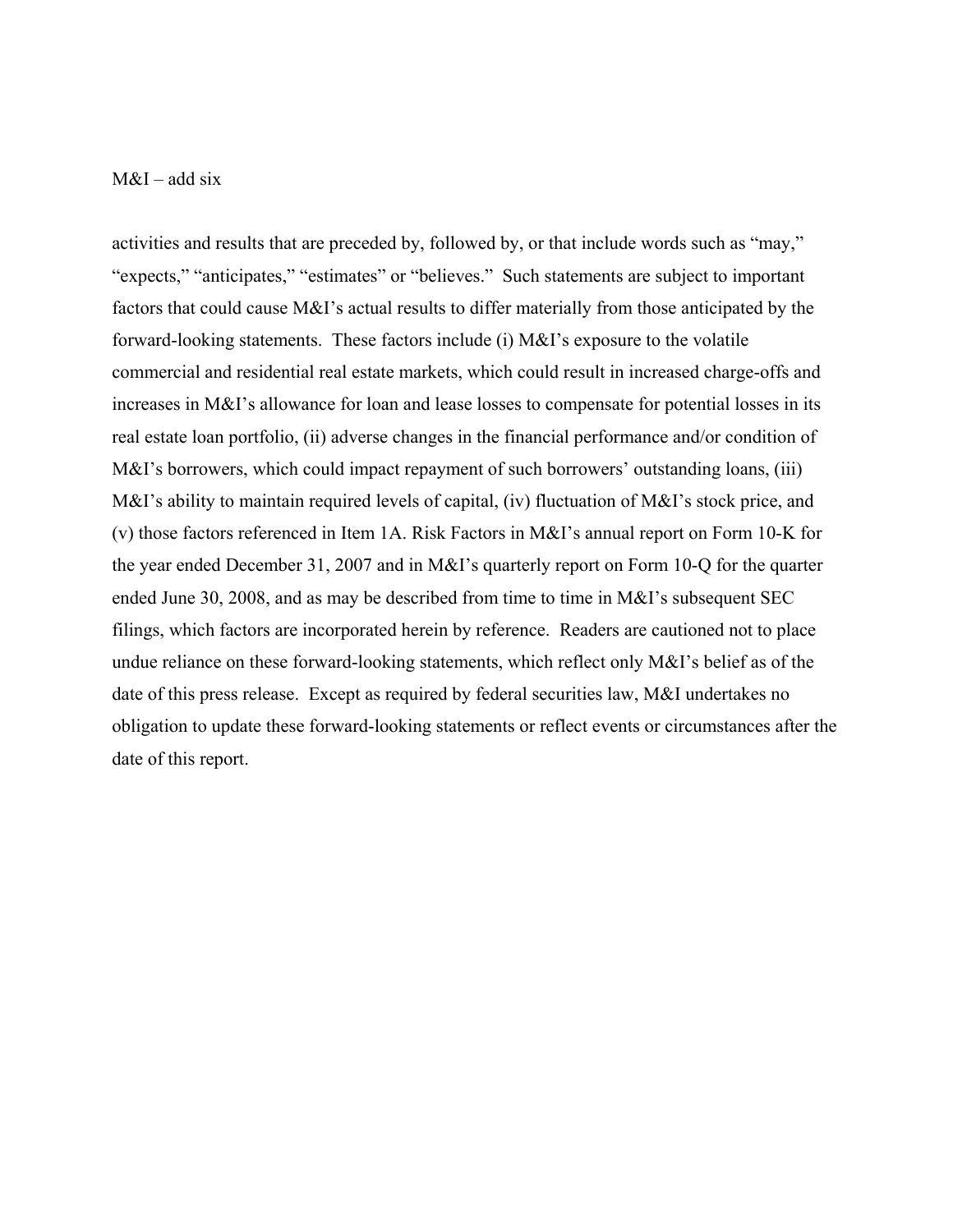#### **Marshall & Ilsley Corporation**

Financial Information

|                                                                       |              | Three Months Ended September 30, |                   | Nine Months Ended September 30, |               | Percent        |
|-----------------------------------------------------------------------|--------------|----------------------------------|-------------------|---------------------------------|---------------|----------------|
|                                                                       | 2008         | 2007                             | Change            | 2008                            | 2007          | Change         |
| PER SHARE DATA                                                        |              |                                  |                   |                                 |               |                |
| Diluted:                                                              | \$0.32       | \$0.65                           | $-50.8$ %         | (\$0.63)                        | \$1.97        |                |
| <b>Income (Loss) from Continuing Operations</b><br>Net Income (Loss)  | 0.32         | 0.83                             | $-61.4$           | (0.63)                          | 2.49          | n.m. %<br>n.m. |
|                                                                       |              |                                  |                   |                                 |               |                |
| Basic:                                                                |              |                                  |                   |                                 |               |                |
| Income (Loss) from Continuing Operations                              | 0.32         | 0.66                             | $-51.5$           | (0.63)                          | 2.02          | n.m.           |
| Net Income (Loss)                                                     | 0.32         | 0.84                             | $-61.9$           | (0.63)                          | 2.54          | n.m.           |
|                                                                       |              |                                  |                   |                                 |               |                |
| <b>Dividend Declared</b>                                              | 0.32         | 0.31                             | 3.2               | 0.95                            | 0.89          | 6.7            |
| <b>Book Value</b>                                                     | 25.12        | 26.45                            | $-5.0$            | 25.12                           | 26.45         | $-5.0$         |
| <b>Shares Outstanding (millions):</b><br>Average - Diluted            | 259.2        | 266.3                            | $-2.7$            | 259.1                           | 264.2         | $-1.9$         |
| End of Period                                                         | 260.0        | 267.1                            | $-2.6$            | 260.0                           | 267.1         | $-2.6$         |
|                                                                       |              |                                  |                   |                                 |               |                |
| <b>INCOME STATEMENT (\$millions)</b>                                  |              |                                  |                   |                                 |               |                |
| <b>Net Interest Income (FTE)</b>                                      | \$447.5      | \$410.2                          | 9.1 %             | \$1,339.6                       | \$1,218.5     | 9.9 %          |
| <b>Provision for Loan and Lease Losses</b>                            | 155.0        | 41.5                             | 273.2             | 1,187.3                         | 84.7          | 1301.7         |
|                                                                       |              |                                  |                   |                                 |               |                |
| Wealth Management                                                     | 71.3         | 66.5                             | 7.3               | 218.0                           | 192.8         | 13.1           |
| Service Charge on Deposits                                            | 36.7         | 30.9                             | 18.8              | 110.3                           | 88.6          | 24.4           |
| Mortgage Banking                                                      | 5.5          | 6.5                              | $-15.3$           | 21.5                            | 28.6          | $-24.9$        |
| Net Investment Securities Gains                                       | $1.0\,$      | 8.9                              | $-88.9$           | 27.2                            | 29.9          | $-9.3$         |
| Other                                                                 | 69.3         | 70.5                             | $-1.7$            | 205.1                           | 185.5         | 10.6           |
| <b>Total Non-Interest Revenues</b>                                    | 183.8        | 183.3                            | 0.3               | 582.1                           | 525.4         | 10.8           |
| Salaries and Employee Benefits                                        | 184.0        | 166.8                            | 10.3              | 545.3                           | 485.9         | 12.2           |
| Occupancy and Equipment                                               | 31.7         | 27.7                             | 14.4              | 94.1                            | 83.2          | 13.1           |
| <b>Intangible Amortization</b>                                        | 6.0          | 5.4                              | 10.6              | 17.9                            | 15.1          | 18.6           |
| Other                                                                 | 138.3        | 93.6                             | 47.8              | 398.9                           | 284.6         | 40.1           |
| <b>Total Non-Interest Expenses</b>                                    | 360.0        | 293.5                            | 22.7              | 1,056.2                         | 868.8         | 21.6           |
|                                                                       |              |                                  |                   |                                 |               |                |
| Tax Equivalent Adjustment<br>Pre-Tax Income (Loss)                    | 6.8<br>109.5 | 7.0<br>251.5                     | $-3.6$<br>$-56.5$ | 20.9<br>(342.7)                 | 21.1<br>769.3 | $-1.1$<br>n.m. |
| Provision (Benefit) for Income Taxes                                  | 26.4         | 77.8                             | $-66.1$           | (178.3)                         | 247.9         | n.m.           |
|                                                                       | 83.1         | 173.7                            | $-52.1$           |                                 | 521.4         |                |
| <b>Income (Loss) from Continuing Operations</b>                       |              |                                  |                   | (164.4)                         |               | n.m.           |
| Discontinued Operations, net of tax:                                  |              |                                  |                   |                                 |               |                |
| Separation Transaction Costs                                          |              | (4.0)                            |                   |                                 | (6.7)         |                |
| Metavante Net Income                                                  |              | 50.2                             |                   |                                 | 142.3         |                |
| Discontinued Operations, net of tax                                   |              | 46.2                             |                   |                                 | 135.6         |                |
| Net Income (Loss)                                                     | \$83.1       | \$219.9                          | $-62.2 %$         | (\$164.4)                       | \$657.0       | n.m. %         |
|                                                                       |              |                                  |                   |                                 |               |                |
| <b>KEY RATIOS</b>                                                     |              |                                  |                   |                                 |               |                |
|                                                                       |              |                                  |                   |                                 |               |                |
| Net Interest Margin (FTE) / Avg. Earning Assets                       | 3.06 %       | 3.07 %                           |                   | 3.10 %                          | 3.14 %        |                |
| Interest Spread (FTE)                                                 | 2.65         | 2.43                             |                   | 2.63                            | 2.49          |                |
|                                                                       |              |                                  |                   |                                 |               |                |
| Based on Income from Continuing Operations<br><b>Efficiency Ratio</b> | 57.0<br>%    | 49.9<br>%                        |                   | 55.7 %                          | 50.5 %        |                |
| Return on Assets                                                      | 0.52         | 1.19                             |                   | n.m.                            | 1.24          |                |
| Return on Equity                                                      | 5.07         | 10.19                            |                   | n.m.                            | 10.70         |                |
|                                                                       |              |                                  |                   |                                 |               |                |
| Based on Net Income                                                   |              |                                  |                   |                                 |               |                |
| Return on Assets                                                      | 0.52<br>$\%$ | 1.47<br>$\%$                     |                   | n.m. %                          | 1.52 %        |                |
| Return on Equity                                                      | 5.07         | 12.91                            |                   | n.m.                            | 13.48         |                |
|                                                                       |              |                                  |                   |                                 |               |                |
| Equity / Assets (End of Period)                                       | 10.2 %       | 11.6 %                           |                   | 10.2 %                          | 11.6 %        |                |
|                                                                       |              |                                  |                   |                                 |               |                |

(unaudited)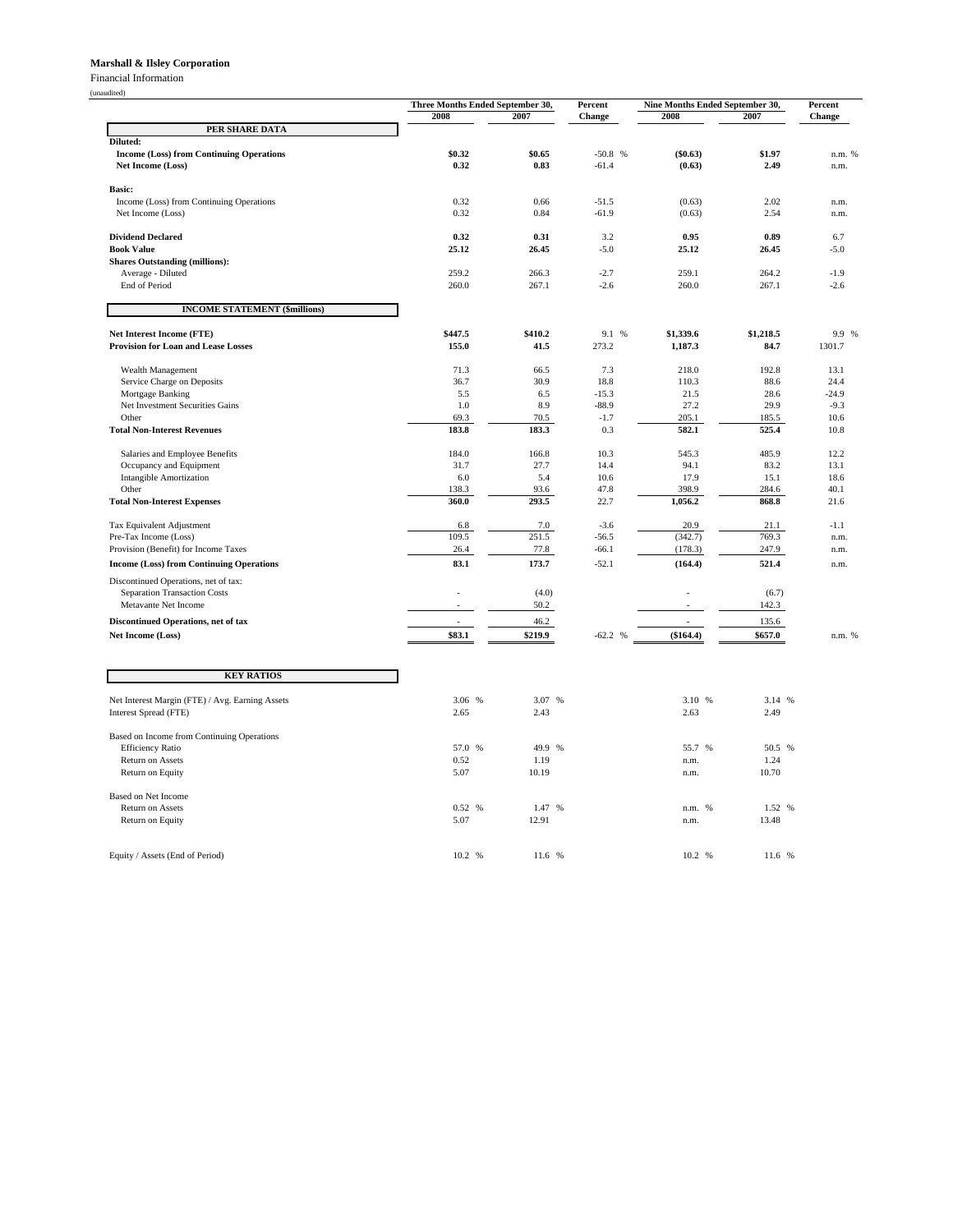#### **Marshall & Ilsley Corporation**

Financial Information

(unaudited)

|                                                                         | As of September 30, |          | Percent |
|-------------------------------------------------------------------------|---------------------|----------|---------|
|                                                                         | 2008                | 2007     | Change  |
| <b>ASSETS</b> (\$millions)                                              |                     |          |         |
| Cash & Due From Banks                                                   | \$982               | \$1.034  | $-5.0%$ |
| <b>Trading Securities</b>                                               | 163                 | 48       | 237.7   |
| Short - Term Investments                                                | 137                 | 717      | $-80.8$ |
| <b>Investment Securities</b>                                            | 7,383               | 7,179    | 2.9     |
| Loan to Metavante                                                       |                     | 982      | n.m.    |
| Loans and Leases:                                                       |                     |          |         |
| Commercial Loans & Leases                                               | 15,711              | 13,569   | 15.8    |
| <b>Commercial Real Estate</b>                                           | 17,519              | 15,689   | 11.7    |
| <b>Residential Real Estate</b>                                          | 10,029              | 9.700    | 3.4     |
| Home Equity Loans & Lines                                               | 5,053               | 4,304    | 17.4    |
| Personal Loans and Leases                                               | 2,105               | 1,707    | 23.3    |
| Total Loans and Leases                                                  | 50,417              | 44,969   | 12.1    |
| Reserve for Loan & Lease Losses                                         | (1,031)             | (453)    | 127.9   |
| Premises and Equipment, net                                             | 542                 | 470      | 15.4    |
| Goodwill and Intangibles                                                | 2,237               | 1,824    | 22.6    |
| <b>Other Assets</b>                                                     | 2,671               | 2,638    | 1.3     |
| <b>Total Assets of Continuing Operations</b>                            | 63,501              | 59,408   | 6.9     |
| <b>Assets of Discontinued Operations</b>                                | ٠                   | 1.360    | n.m.    |
| <b>Total Assets</b>                                                     | \$63,501            | \$60,768 | 4.5 %   |
| <b>LIABILITIES &amp; SHAREHOLDERS' EQUITY (\$millions)</b><br>Deposits: |                     |          |         |
| Noninterest Bearing                                                     | \$6,359             | \$5,559  | 14.4 %  |
| <b>Bank Issued Interest Bearing Activity</b>                            | 13,444              | 13,816   | $-2.7$  |
| <b>Bank Issued Time</b>                                                 | 9.146               | 8.566    | 6.8     |
| <b>Total Bank Issued Deposits</b>                                       | 28,949              | 27,941   | 3.6     |
| <b>Wholesale Deposits</b>                                               | 11,091              | 6,467    | 71.5    |
| <b>Total Deposits</b>                                                   | 40,040              | 34,408   | 16.4    |
| Short - Term Borrowings                                                 | 7,820               | 9.835    | $-20.5$ |
| Long - Term Borrowings                                                  | 8,161               | 8.142    | 0.2     |
| Other Liabilities                                                       | 988                 | 1,410    | $-29.9$ |
| Liabilities of Discontinued Operations                                  | L.                  | (49)     | n.m.    |
| Shareholders' Equity                                                    | 6,492               | 7,022    | $-7.5$  |
| Total Liabilities & Shareholders' Equity                                | \$63,501            | \$60,768 | 4.5 %   |

|                                                        | Three Months Ended September 30, |          | Percent  | Nine Months Ended September 30, |          | Percent       |  |
|--------------------------------------------------------|----------------------------------|----------|----------|---------------------------------|----------|---------------|--|
|                                                        | 2008                             | 2007     | Change   | 2008                            | 2007     | <b>Change</b> |  |
| <b>AVERAGE ASSETS (\$millions)</b>                     |                                  |          |          |                                 |          |               |  |
| Cash & Due From Banks                                  | \$892                            | \$1,022  | $-12.7%$ | \$908                           | \$1,007  | $-9.8$ %      |  |
| <b>Trading Securities</b>                              | 144                              | 49       | 196.0    | 162                             | 50       | 226.3         |  |
| Short - Term Investments                               | 387                              | 393      | $-1.8$   | 363                             | 313      | 16.0          |  |
| <b>Investment Securities</b>                           | 7,509                            | 7,388    | 1.6      | 7,718                           | 7,436    | 3.8           |  |
| Loan to Metavante                                      |                                  | 982      | n.m.     |                                 | 982      | n.m.          |  |
| Loans and Leases:                                      |                                  |          |          |                                 |          |               |  |
| Commercial Loans & Leases                              | 15,513                           | 13,265   | 17.0     | 15,342                          | 12.983   | 18.2          |  |
| <b>Commercial Real Estate</b>                          | 17,361                           | 15,408   | 12.7     | 17,144                          | 14,873   | 15.3          |  |
| <b>Residential Real Estate</b>                         | 10,169                           | 9,577    | 6.2      | 10,313                          | 9,377    | 10.0          |  |
| Home Equity Loans and Lines                            | 5,027                            | 4,248    | 18.3     | 4,845                           | 4,255    | 13.9          |  |
| Personal Loans and Leases                              | 1,962                            | 1,612    | 21.8     | 1,882                           | 1,558    | 20.7          |  |
| <b>Total Loans and Leases</b>                          | 50.032                           | 44,110   | 13.4     | 49.526                          | 43,046   | 15.1          |  |
| Reserve for Loan & Lease Losses                        | (1,083)                          | (444)    | 143.9    | (775)                           | (434)    | 78.9          |  |
| Premises and Equipment, net                            | 533                              | 467      | 14.0     | 521                             | 455      | 14.6          |  |
| Goodwill and Intangibles                               | 2,239                            | 1,823    | 22.8     | 2,242                           | 1,712    | 30.9          |  |
| <b>Other Assets</b>                                    | 2,411                            | 1,892    | 27.4     | 2,304                           | 1,739    | 32.6          |  |
| <b>Total Assets of Continuing Operations</b>           | 63,064                           | 57,682   | 9.3      | 62,969                          | 56,306   | 11.8          |  |
| Assets of Discontinued Operations                      | ÷.                               | 1,542    | n.m.     |                                 | 1,517    | n.m.          |  |
| <b>Total Assets</b>                                    | \$63,064                         | \$59,224 | 6.5 %    | \$62,969                        | \$57,823 | 8.9 %         |  |
| Memo:                                                  |                                  |          |          |                                 |          |               |  |
| <b>Average Earning Assets</b>                          | \$58,072                         | \$52,922 |          | \$57,769                        | \$51,827 |               |  |
| Average Earning Assets Excluding Investment Securities |                                  |          |          |                                 |          |               |  |
| <b>Unrealized Gains/Losses</b>                         | \$58,137                         | \$53,010 |          | \$57,779                        | \$51,888 |               |  |
| AVG LIABILITIES & SHAREHOLDERS' EQUITY (\$millions)    |                                  |          |          |                                 |          |               |  |
| Deposits:                                              |                                  |          |          |                                 |          |               |  |
| Noninterest Bearing                                    | \$5,909                          | \$5.513  | 7.2 %    | \$5,789                         | \$5,438  | 6.4 %         |  |
| <b>Bank Issued Interest Bearing Activity</b>           | 14,178                           | 13,819   | 2.6      | 14,635                          | 13,359   | 9.6           |  |
| <b>Bank Issued Time</b>                                | 9,033                            | 8,788    | 2.8      | 8,926                           | 8,626    | 3.5           |  |
| <b>Total Bank Issued Deposits</b>                      | 29,120                           | 28,120   | 3.6      | 29,350                          | 27,423   | 7.0           |  |
| <b>Wholesale Deposits</b>                              | 10,568                           | 6,724    | 57.2     | 9,476                           | 6,453    | 46.9          |  |
| <b>Total Deposits</b>                                  | 39,688                           | 34,844   | 13.9     | 38,826                          | 33,876   | 14.6          |  |
| Short - Term Borrowings                                | 6,415                            | 4,491    | 42.8     | 6,543                           | 4,346    | 50.5          |  |
| Long - Term Borrowings                                 | 9,653                            | 11,902   | $-18.9$  | 9,770                           | 11,823   | $-17.4$       |  |
| <b>Other Liabilities</b>                               | 784                              | 1,048    | $-25.3$  | 992                             | 1.062    | $-6.5$        |  |
| Liabilities of Discontinued Operations                 |                                  | 178      | n.m.     |                                 | 200      | n.m.          |  |
| Shareholders' Equity                                   | 6,524                            | 6,761    | $-3.5$   | 6,838                           | 6,516    | 4.9           |  |
| Total Liabilities & Shareholders' Equity               | \$63,064                         | \$59,224 | 6.5 %    | \$62,969                        | \$57,823 | 8.9 %         |  |
| Memo:                                                  |                                  |          |          |                                 |          |               |  |
| Average Interest Bearing Liabilities                   | \$49,847                         | \$45,724 |          | \$49,350                        | \$44,607 |               |  |